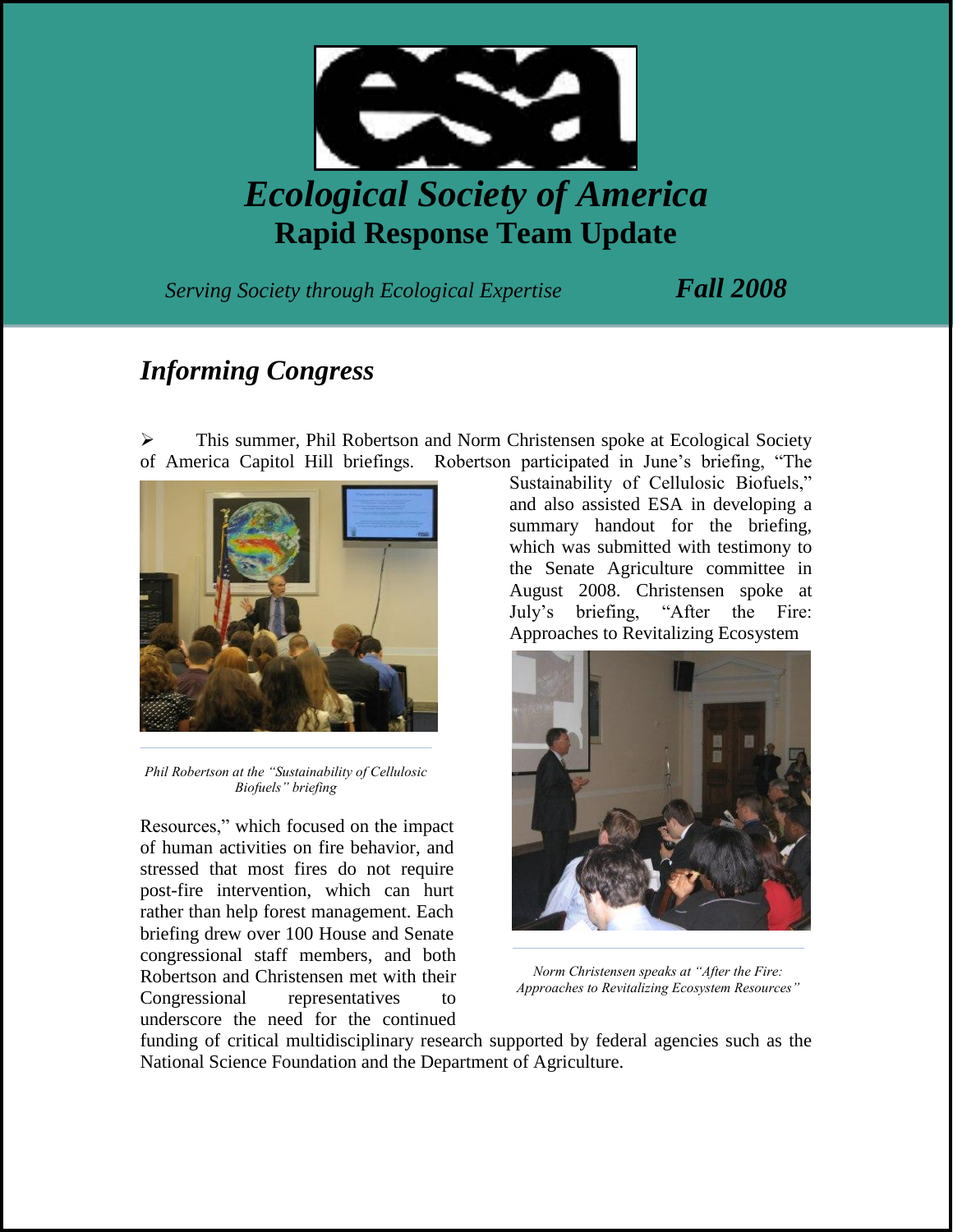$\triangleright$  Gary Lovett provided timely and critical input to environmental monitoring legislation proposed by Senator Benjamin Cardin (D-MD). Senator Cardin proposed the amendment as part of the Lieberman-Warner Climate Security Act of 2008. Although the bill died, it may act as a placeholder for the next Congress when it will be reintroduced.

## *Reaching Out*

 The latest episode of ESA's policy podcast, *The Ecologist Goes to Washington*, features RRT member and former ESA Vice President for Public Affairs, Rich Pouyat, who talks about his work as a scientist and as a Congressional Fellow. In the interview, he discusses his experience at the interface between ecology and public policy, and provides a



number of suggestions for ESA members interested in becoming more involved with ecological policy issues. Listen to this and other ESA podcasts at www.esa.org/podcast

## *In the Media*

 Monica Turner was featured in an episode of Wisconsin Public Radio's *Here on Earth*, after receiving the ESA MacArthur Award. The hour-long broadcast centered on the theme of "When Nature and Culture Collide," a conversation that Turner informed



*Monica Turner receives the MacArthur Award at the 2008 ESA annual meeting*

with discussions of her own background in forest fire ecology, as well as the particularly relevant topic of flooding, both in New Orleans, Louisiana and in Gays Mills, Wisconsin. She informed the audience about her relatively new field of landscape ecology, and discussed possible solutions for future development and mitigation. Her interview succinctly and accessibly addresses the question of whether humans are at odds with nature, and is available at:

<http://wpr.org/hereonearth/podcast/hereonearth080903k>

 $\triangleright$  Stan Temple assisted ESA by reviewing the Society's response (Op-Ed and Press Release) to the Bush Administration's proposed changes to the Endangered Species Act.